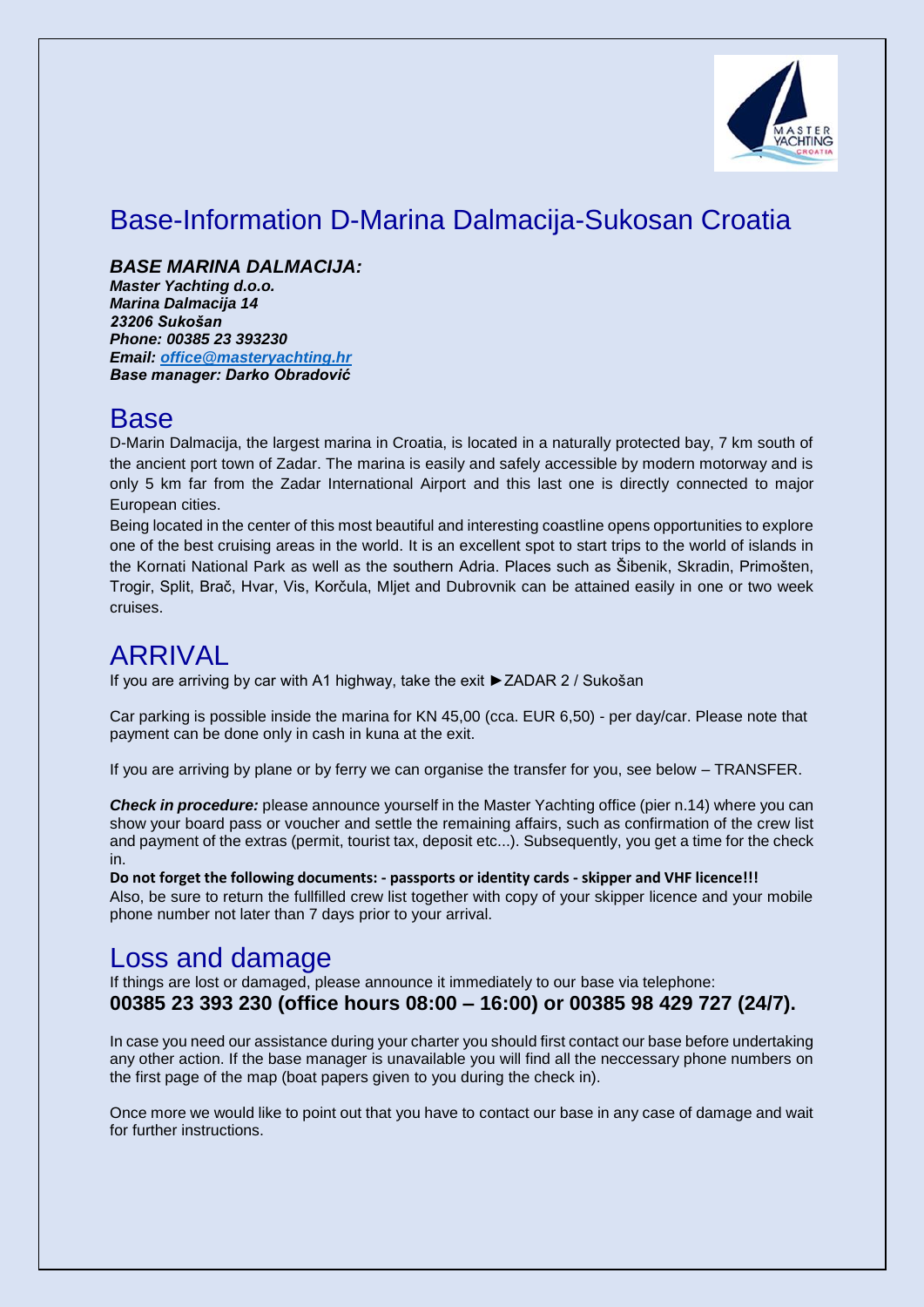

## Base-Information D-Marina Dalmacija-Sukosan Croatia

## Restaurants and Shopping possibilities

The facilities in the marina are: Portus Beach Club, Kid's Club, Supermarket, Restaurants, bars and cafés. Other than in Marina you can also visit restaurants nearby. Regarding your food supply you can find all the neccessary in the Marina or in the village nearby (500 m) – Sukošan, where you can find also a baker, a butcher, and some fruit and vegetable shops. Next city: Zadar - <http://www.europeanbestdestinations.com/destinations/zadar/>

### Food service

We also offer a so-called food service.

You can fill in our form (please require your form via email: [info@masteryachting.hr\)](mailto:info@masteryachting.hr) and food will be on bord before departure. To be paid in accordance with the supplyer.

Fuel station: next to the pier 1, working hours from 8.00 till 20.00h.

Transfer can be organised for you on request, payment on the spot in cash to the taxi driver.

#### **Distances:**

Zadar airport - marina "DALMACIJA" EUR 30,00/per tour Zadar ferry - marina "DALMACIJA" EUR 30,00/per tour Split airport - marina "DALMACIJA" EUR 170,00/per tour Split ferry – marina "DALMACIJA" EUR 180,00/per tour

**Please inform us on time so we can successfully organise your transfer!**